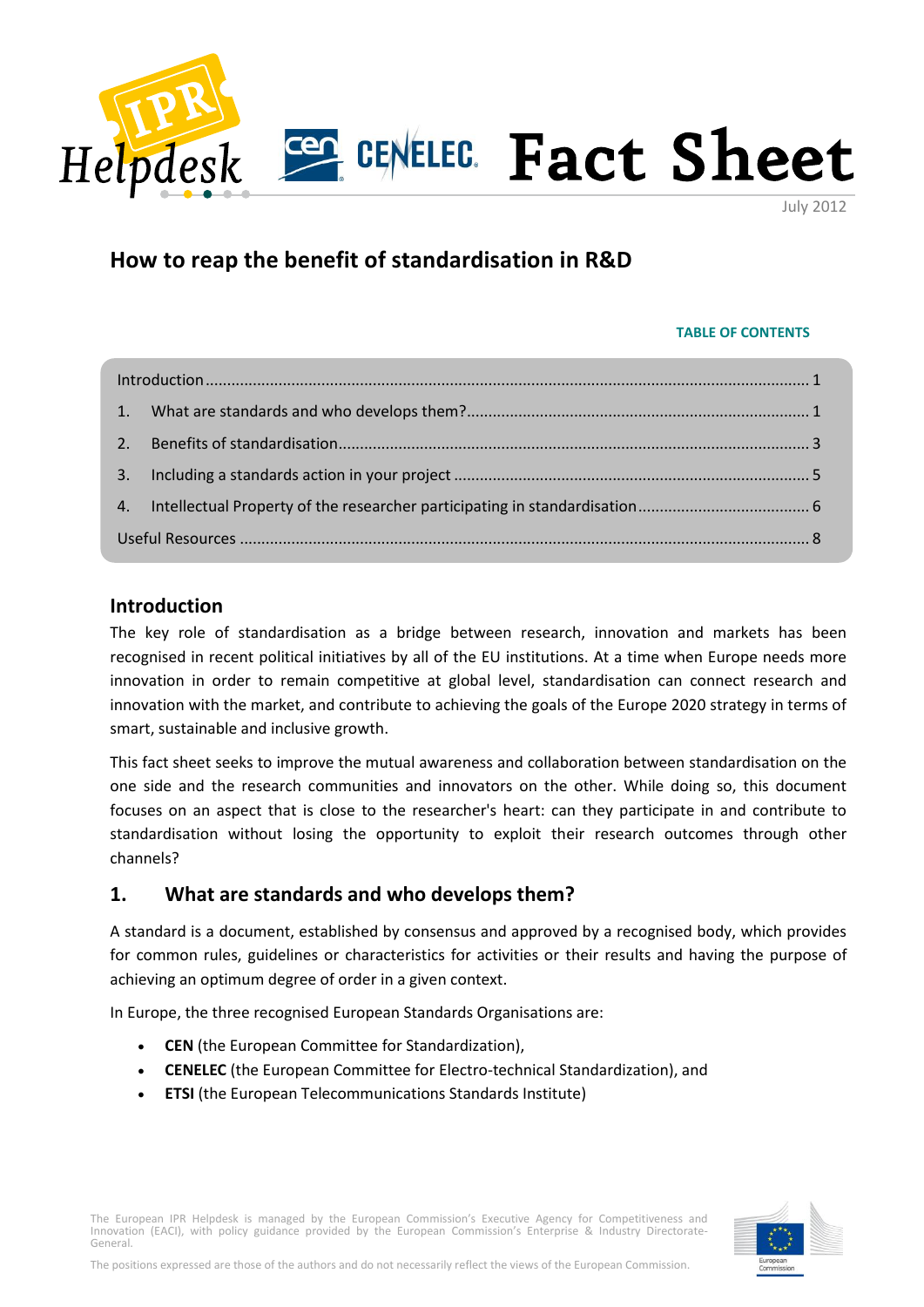

#### **CEN & CENELEC**

The members of CEN and CENELEC are the National Standards Bodies and Committees in 33 European countries: the 27 European Union countries, Croatia, the Former Yugoslav Republic of Macedonia (FYROM) and Turkey plus three countries of the European Free Trade Association (Iceland, Norway and Switzerland).

Through Technical Committees and other groups of interested stakeholders, the ESOs provide platforms for the development of European Standards and other consensusbased publications.

The *CEN-CENELEC Management Centre*, located in Brussels, is in charge of the daily operations, coordination and promotion of all CEN and CENELEC activities. Its Research Helpdesk ([research@cencenelec.eu](mailto:research@cencenelec.eu)) provides support to the research and innovation community on standards issues. A dedicated team of experts help project proposers analyse standardisation opportunities in their field and give advice on how standards can be integrated into project proposals.

Although there are many thousands of standards of various types, they can nevertheless be categorised into four major types:

- **Fundamental standards** which concern terminology, conventions, signs and symbols, etc.;
- **Test methods and analysis standards** which measure characteristics such as temperature or chemical composition;
- **Specification standards** which define the characteristics of a product (product standard) or a service (service activities standard) and their performance thresholds such as fitness for use, interface and interchangeability, health and safety, environmental protection, etc.;
- **Organisation standards** which describe the functions and relationships of a company, as well as elements such as quality management and assurance, maintenance, value analysis, logistics, project or systems management, production management, etc.

In most cases, the initiative to develop a new standard is taken by interested stakeholders who consider that a particular standard would be useful as a way to address specific needs. Other interested parties then join the standardisation activities at national, international or European levels. In this process, companies, academic experts, researchers, SMEs, consumers and regulators bring together their ideas and experience concerning products, materials, processes or services in order to agree upon and produce a standard.

Standards are thus drafted by experts in the specific field covered by the standard. The CEN or CENELEC role is to facilitate, control and guarantee this process. Both organisations publish a range of documents:

 $\bullet$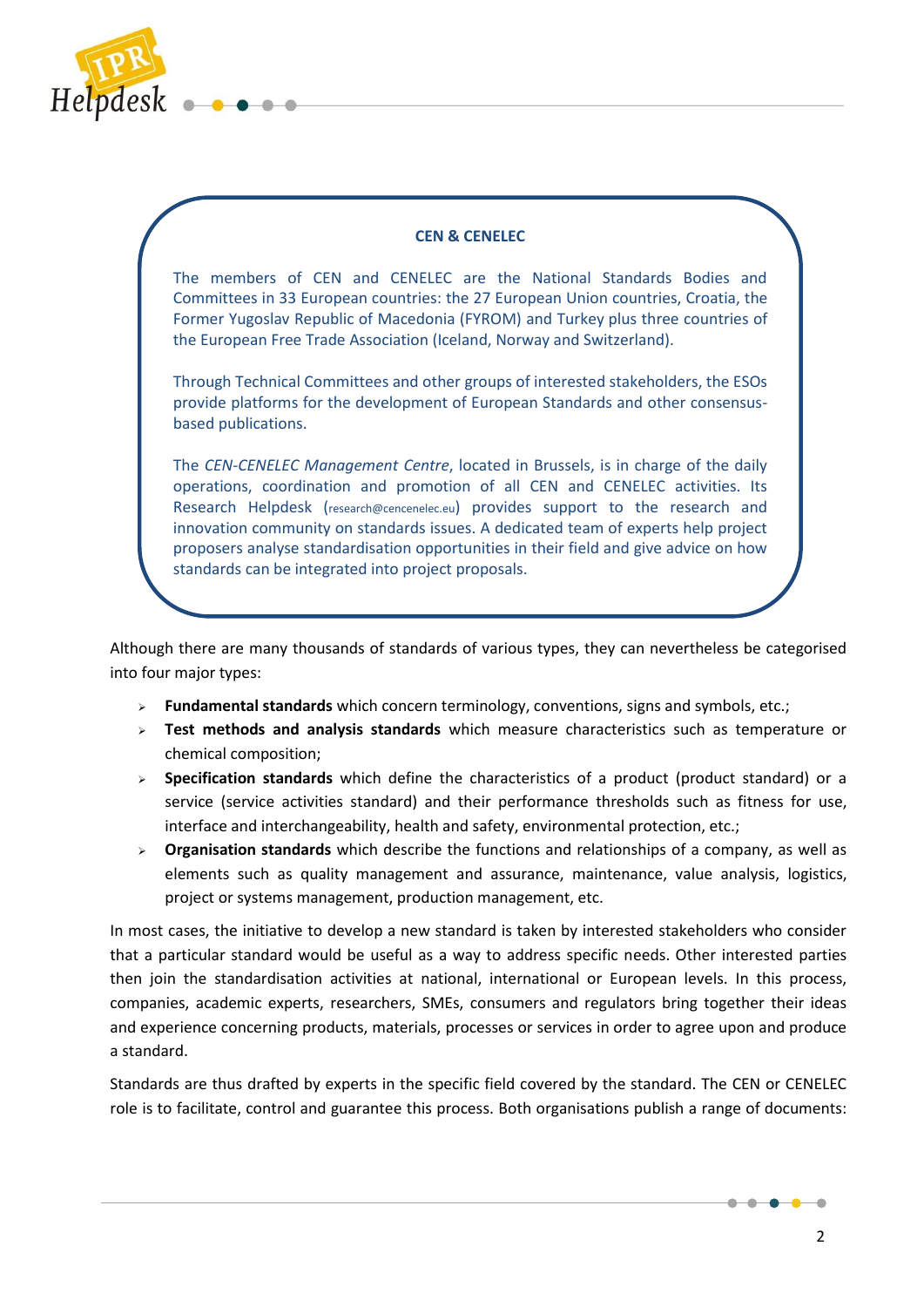

European Standards (ENs), Technical Reports (TRs), Technical Specifications (TSs) and Workshop Agreements (CWAs).

European Standards (ENs) are settled in Technical Committees (TCs), composed by representatives of national delegations. The development process includes a public consultation period (national enquiry) before standards are voted by the CEN or CENELEC national members. The production of an EN may take up to 3 years. Thereafter, ENs have to be implemented by the CEN or CENELEC national members as a national standard with the consequent withdrawal of any conflicting national standards.

Other deliverables from the standardisation process are Technical Reports (TRs), Technical Specifications (TSs) and CEN or CENELEC Workshop Agreements (CWAs); these deliverables have not gone through a national enquiry process and do not require to be implemented as national standards. The consensus and approval processes are here quicker than for ENs, with delivery times of less than 2 years for a TR or TS and possibly less than one year for a CWA. While TRs and TSs are developed in TCs under the national delegation principle, CWAs are developed in consensus working groups (called CEN or CENELEC Workshops) which are open to direct participation of any interested party.

CEN and CENELEC collaborate with their international counterparts ISO (the International Organization for Standardization) and IEC (the International Electrotechnical Commission) through the respectively Vienna and Dresden Agreements. The aim is to coordinate the standardisation work between the European and international level and to optimize the use of available resources and expertise for the benefit of stakeholders active both at the European and international level.

The agreements enable the adoption of the same text as both international and European Standard (EN), through a single approval process.

# <span id="page-2-0"></span>**2. Benefits of standardisation**

Standards facilitate innovation by providing a balance between collaboration and competition.

More specifically:

|    | Standards promote innovation: they help promote innovative products and services<br>by building confidence among industrial users and consumers and creating a large<br>scale market. |
|----|---------------------------------------------------------------------------------------------------------------------------------------------------------------------------------------|
| 2. | Standards further the creation of new markets: they can help ensure compatibility<br>and interoperability of products and services. The end-user benefits from reduced<br>prices.     |
| 3. | Standards ensure quality of products: they improve the quality of products, applying<br>state-of-the-art technologies and techniques and at the same time ensuring safety<br>aspects. |

 $\bullet$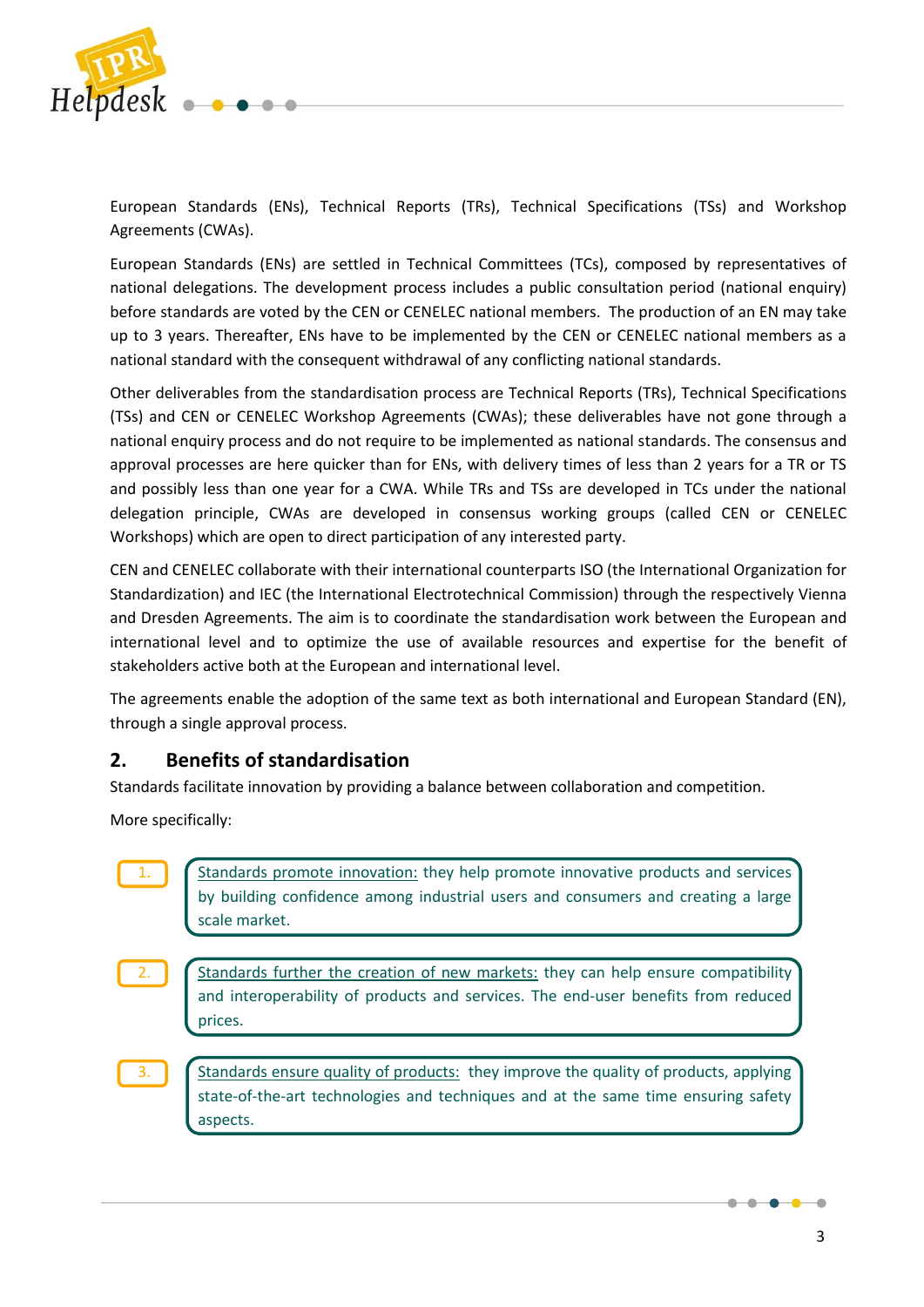

 $\overline{\phantom{a}}$ 



 $<sup>1</sup>$  The 'New Approach' was first created by the European Council in May 1985. It is the means by which open,</sup> voluntary standardisation can support regulations concerning products on the European market. Since then, European Union Directives define 'essential requirements' (e.g. related to health, safety and environment) that products must meet before they can be placed on the European market. In these circumstances, manufacturers may choose any technical solution that fulfils the essential requirements. If they follow the relevant harmonised European Standard(s), they benefit from a 'presumption of conformity' to the essential requirements set out in the Directive. If they choose their own method, they must provide a 'technical file', which sometimes must include reports from recognised testing agencies that they are in conformity with the relevant Directive. Following a European Standard is therefore the simplest route to accessing the European Single Market. Under an EU Council and Parliament Decision (768/2008/EC), the 'New Approach' has been enhanced and extended to all sectors (including services); more information is available, among others, fro[m www.newapproach.org](http://www.newapproach.org/) 

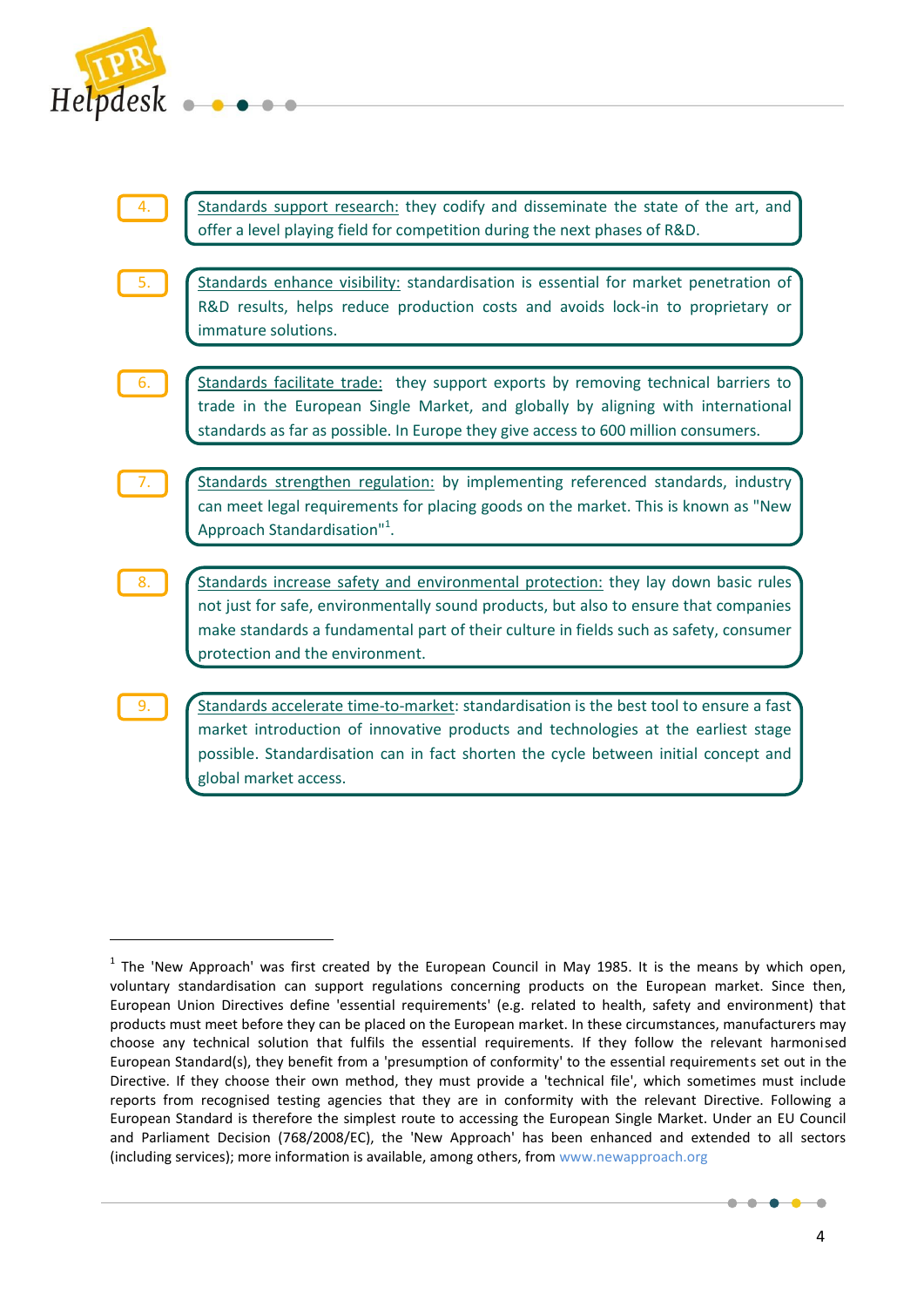

Researchers and/or research organisations can also benefit from participating in the standardisation process in terms of:

- *Enhancement of recognition and reputation;*
- *Networking with other researchers, industries and stakeholders for future research and innovation;*
- *Inclusion of all interested parties in framing the rules relevant for future research.*

# <span id="page-4-0"></span>**3. Including a standards action in your project**

CEN and CENELEC promote an "Integrated Approach between Research, Innovation and Standardisation". In this vision, standardisation is not an afterthought of a research or innovation project but should be considered right from the start.

Already at the project definition stage, it is important to know whether any standards exist that are relevant to a certain research domain. This is because standards codify the state of the art and promote the use of recognized methodologies, processes or terminology; as a result one can avoid reinventing the wheel.

If there is no published standard that fully meets the needs of the project proposers and where a standard would bring value to the project in the context of the exploitation of the research results, a research consortium might decide to either develop new standardisation activities, or to contribute to ongoing standardisation work.

Identified standardisation needs can be included as an activity of the project proposal. Within the CEN-CENELEC Management Centre, a dedicated team informs and supports the research community in understanding and integrating standardisation in their future R&D project, through appropriate tools, such as web pages and a Research Helpdesk. The team provides tailored advice to project consortia, informing them of already relevant standards work, and helping them put together new projects for standards on innovative products.

Considering that there is no obligation to implement Technical Specifications or CEN-CENELEC Workshop Agreements as a national standard and in view of their speed in production, TSs and CWAs may be preferred in situations where technologies have not reached yet a sufficient level of maturity, which will probably be the case where the technology directly originates from an on-going research project. Because of their nature they can be considered as stepping stones to ENs. More specifically, while they can be delivered for a technology which is at the experimental stage, and therefore not yet marketable, once the technology is mature for the market then it is possible to upgrade to the EN.

The development of a CWA can be part of the project's dissemination package and it is normally possible to deliver it within the project's timeframe.

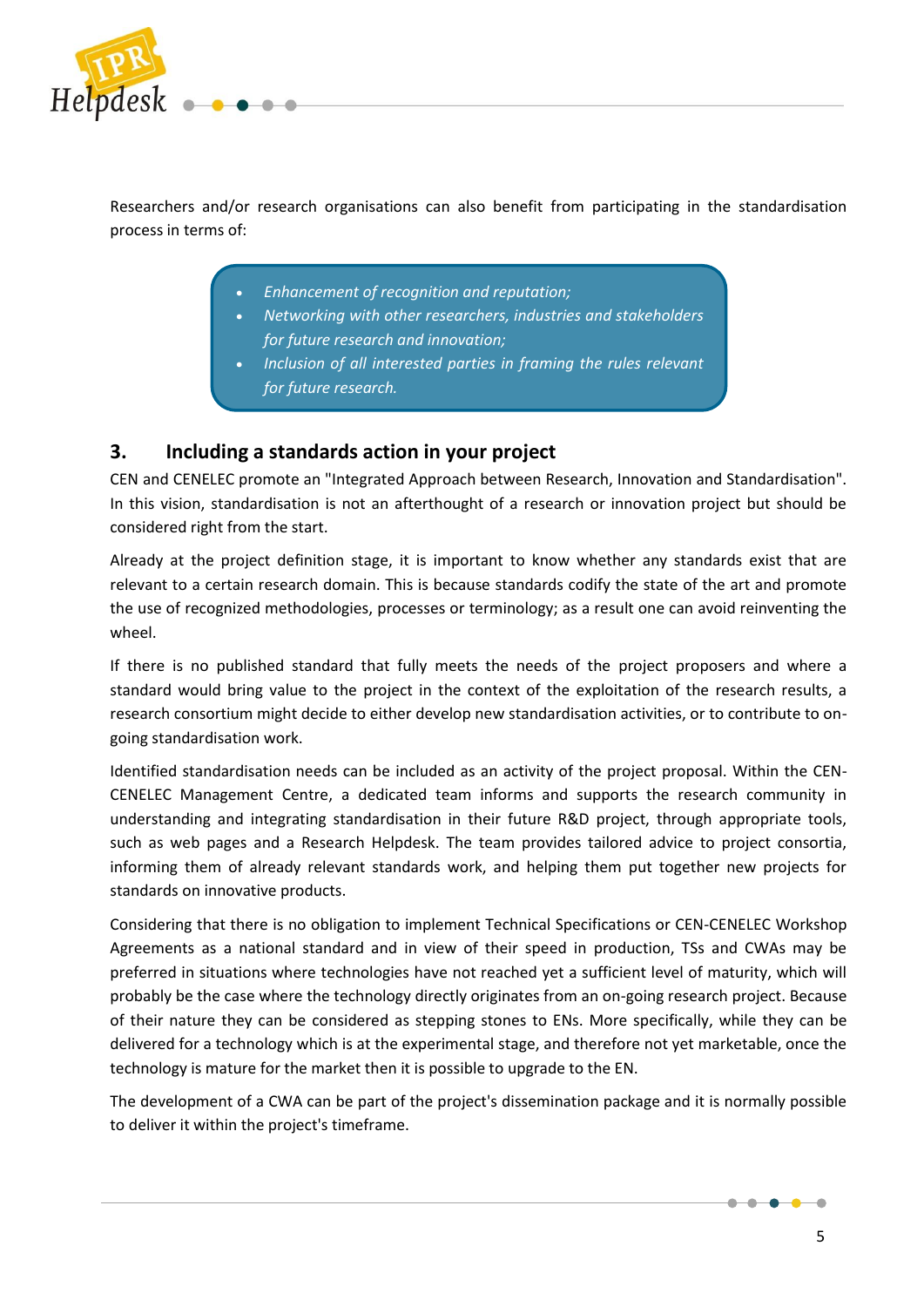

For running projects, linking with standards (applying existing standards as well as contributing research outcomes to standardisation) will bring several benefits, as it will:

 $\checkmark$  Enhance the interoperability of the project's outcomes with what is already out in the marketplace, and ensure compatibility with what exists,

- *Enable* the comparison of performance of the project's results with what exists,
- *Reassure* users when the research results are exploited,
- *Disseminate* the research results to a wide community using unambiguous wording, i.e. a standard.

By doing so, a fast and easier market exploitation of the research results will be reached.

A current example is the iNTeg-Risk project, funded by FP7, which is aimed at improving the management of emerging risks related to "new technologies" in European industry. The aim of the project is to reduce time-to-market for the EU leading market technologies and promote safety, security, environmental friendliness and social responsibility as a trademark of EU technologies. One of the work-packages of iNTeg-Risk foresees the development of 6 CEN Workshop Agreements which will answer to the need to have common and neutral specifications in the field of emerging risks.

Where a project's scope closely corresponds with already on-going standardisation activities, the "Project Liaison" concept (in CEN) or the "Technical Liaison Partnership" (in CENELEC) allow representatives of the project to participate in the relevant Technical Committee and Working Group meetings as observers. The consortia's participation is without decision power, but they will have the possibility to directly explore with the Technical Committee the standardisation potential of its outcomes.

CEN and CENELEC have set a policy stating that the Brussels-based staff of the CEN-CENELEC Management Centre will not directly participate in research projects. Instead, participation happens through a National Member, which will give the necessary support to any standardisation actions needed by or resulting from the project. This is fully in line with the existing standardisation processes where the managerial/secretarial support to the standards development is taken care of by the CEN or CENELEC Member.

# <span id="page-5-0"></span>**4. Intellectual Property of the researcher participating in standardisation**

## **4.1. Copyright**

CEN and CENELEC Standards (or other technical documents published by CEN and CENELEC) are publications that are protected by copyright.

The development of a standard is a collaborative exercise by a group of technical experts working together in a CEN or CENELEC Technical Committee, Working Group or Workshop. The standards are copyrighted collective work made by a set of independent, original inputs from experts (authors).

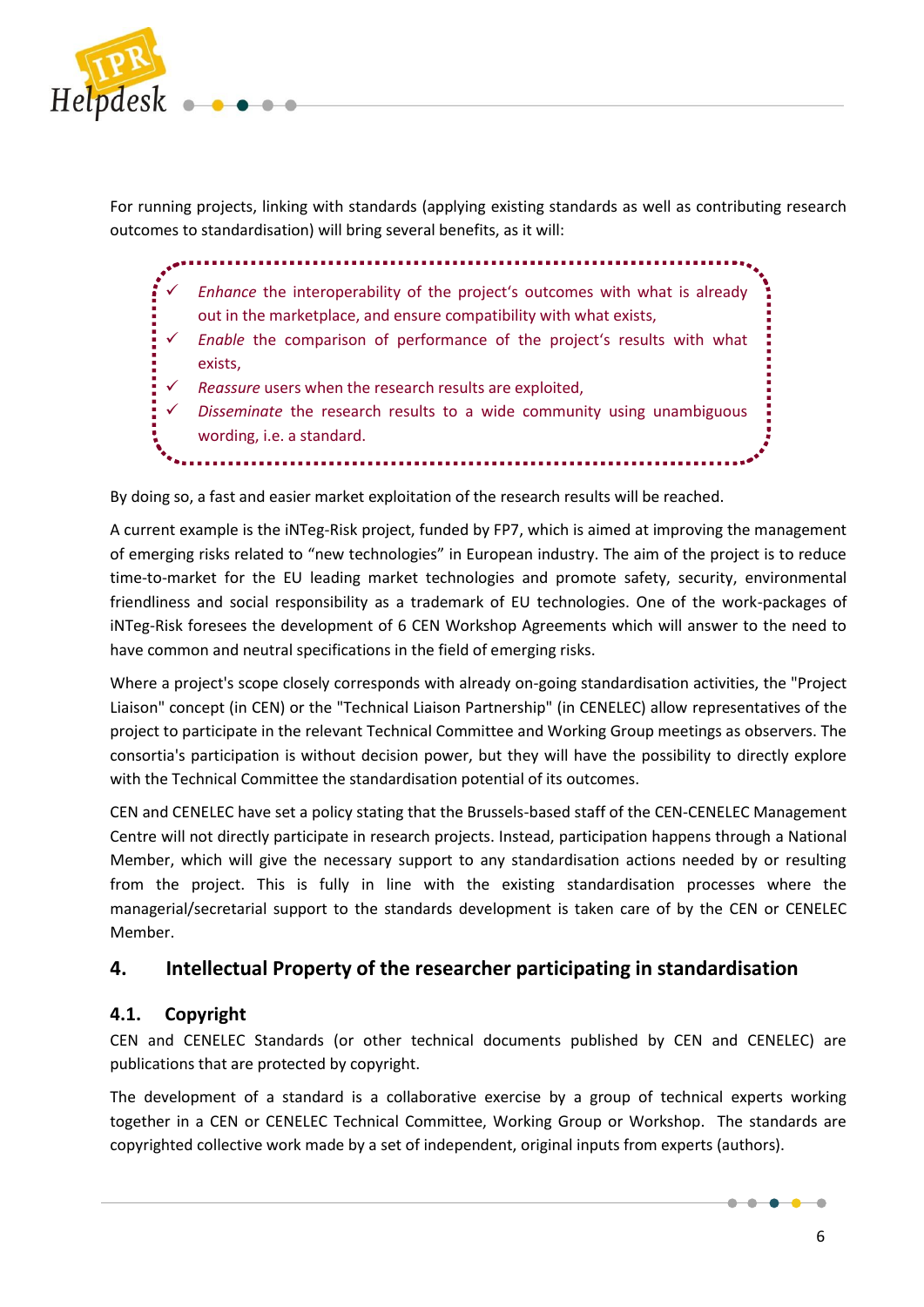

More precisely, technical experts (including researchers) who create the content of a standard are requested to sign an engagement in which they assign the exploitation rights of their contributions to the European Standardisation process to CEN or CENELEC.

The original copyright holder of a contribution to the European Standardisation process (e.g. a researcher) is not precluded from continuing to exploit his own contribution for its own purposes, provided that such use does not adversely affect the exploitation of the common work, which is the standard itself. Deviations from this approach are only possible if agreed by the CEN-CENELEC Joint Commercial Advisory Group.

There is therefore no objection that a researcher publishes an article with his findings in a specialised journal or in a conference, but it shall not infer in this publication that the article is an alternative means of accessing, in part or in full, the contents of a CEN or CENELEC standard.

## **4.2. Patents**

Standardisation is intended to put ideas into the public domain, whereas patents intend to make an invention the property of the inventor for a certain limited period.

Accordingly, beliefs may exist that standards and patents are in opposition, whereas they can in fact fit closely together.

This can be seen from the fact that standards are usually formulated in terms of results to be achieved rather than technical solutions. The patented technology is then only one possible approach to comply with the requirement of the standard. But what about the so-called "*essential patents*", i.e. those patents claiming one or more inventions that are necessary for implementing the standard and for which the use of the patented invention would necessarily mean an infringement of the patent by the implementer of the standard, unless such use is permitted by the patent holder?

For these *essential patents*, CEN and CENELEC endorsed the Common Patent Policy adopted by ISO, IEC and ITU (the International Telecommunication Union). This Patent Policy requests stakeholders participating in the technical standardisation work, and in particular the patent holders, to proceed to early disclosures and identification of patents that may be considered, to the best of their knowledge, to be essential for the future use of the standards under development. When disclosing their own patents, patent holders are requested to use the declaration form which is part of the CEN-CENELEC Guide 8.

CEN and CENELEC make available to the public a common *patent information list* composed of the information included in the declaration forms. The Patent Information list may contain information on specific patents, or may contain information about compliance with the Patent Policy for a particular deliverable.

In the case of essential patents in standards, patents holders will have to assure that they are willing to negotiate licences under **F**air, **R**easonable **A**nd **N**on-**D**iscriminatory terms and conditions (so-called **FRAND** conditions) with applicants throughout the world.



 $\bullet\hspace{-4pt}-\hspace{-4pt}-\hspace{-4pt}-$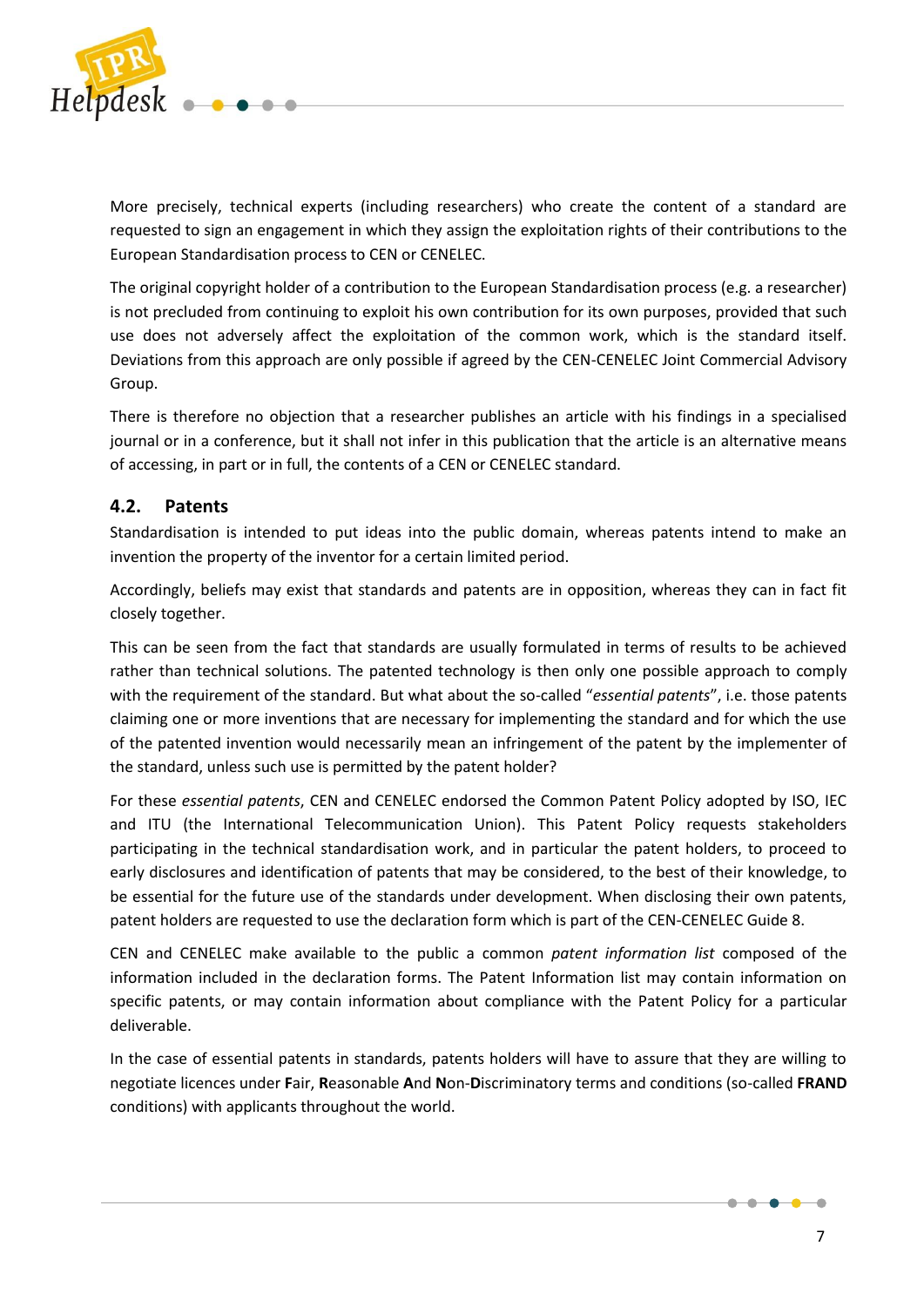

Today, essential patent claims are numerous in telecommunications and network technologies, audio/video coding standards, computer and consumer electronics technologies, etc.; essential patent claims in CEN and CENELEC are likely to increase because of entering new areas of standardisation.

CEN and CENELEC are not involved in evaluating patent relevance or essentiality with regard to deliverables. CEN and CENELEC will not interfere with licensing negotiations, or engage in settling disputes on patents. This is left to the parties concerned.

## <span id="page-7-0"></span>**Useful Resources**

For further information also see:

- *CEN-CENELEC focal page to Research & Innovation:* <http://www.cencenelec.eu/research/Pages/default.aspx>
- *CEN Home page:* [http://www.cen.eu](http://www.cen.eu/)
- *CENELEC Home page:* [http://www.cenelec.eu](http://www.cenelec.eu/)
- *CEN-CENELEC Guide 8 "CEN-CENELEC Guidelines for Implementation of the Common IPR Policy on Patent (and other statutory intellectual property rights based on inventions)", available at*  [ftp://ftp.cencenelec.eu/EN/EuropeanStandardization/Guides/8\\_CENCLCGuide8.pdf](ftp://ftp.cencenelec.eu/EN/EuropeanStandardization/Guides/8_CENCLCGuide8.pdf)

۰

 $\bullet$  $\bullet$ -0